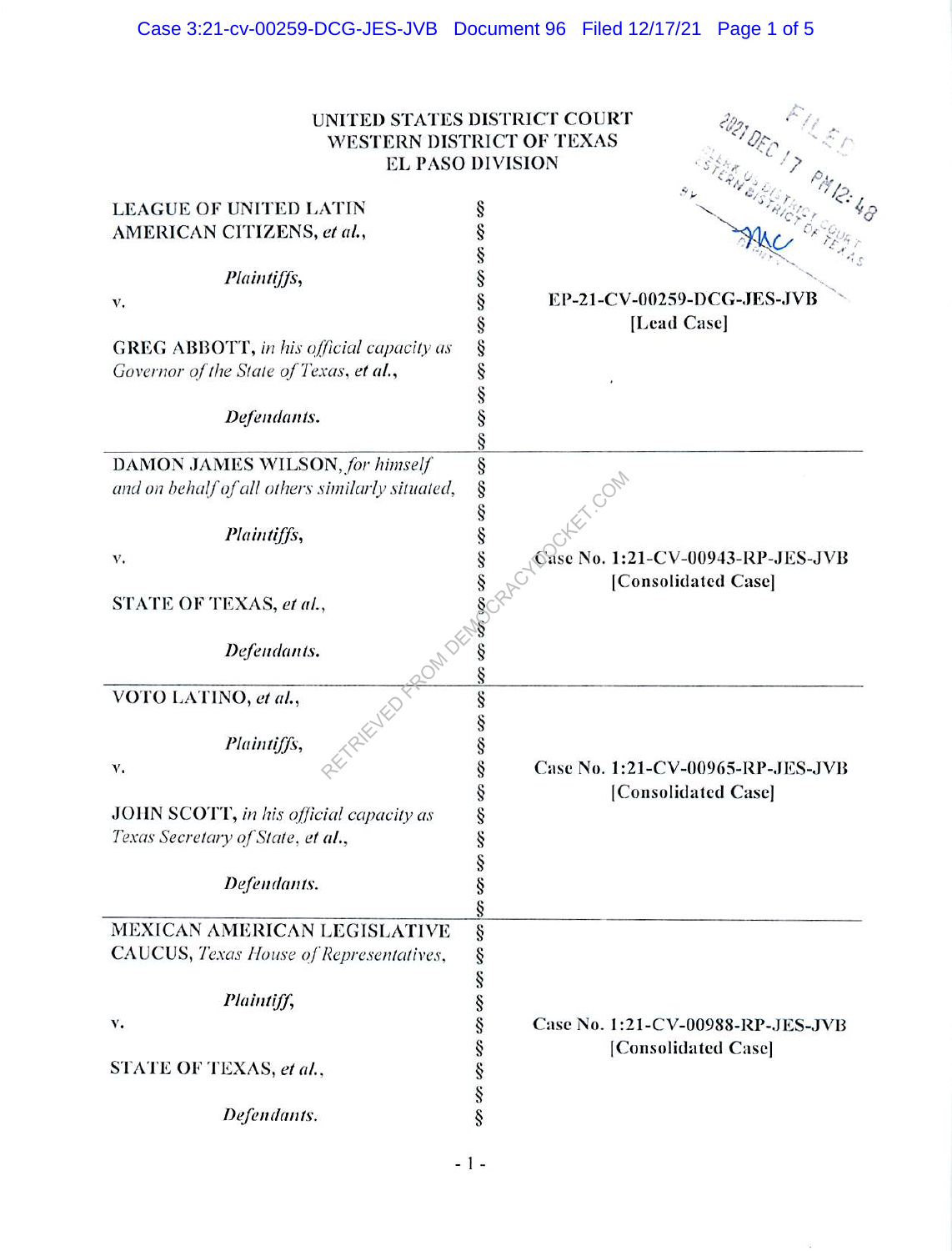| ROY CHARLES BROOKS, et al.,                                                                | §                                                                            |
|--------------------------------------------------------------------------------------------|------------------------------------------------------------------------------|
| Plaintiffs,                                                                                | Ş<br>§                                                                       |
| v.                                                                                         | §                                                                            |
| <b>GREG ABBOTT, in his official capacity as</b><br>Governor of the State of Texas, et al.  | ş<br>Case No. 1:21-CV-00991-LY-JES-JVB<br>Ş<br>[Consolidated Case]<br>ş<br>§ |
| Defendants.                                                                                | ş                                                                            |
| <b>TEXAS STATE CONFERENCE OF THE</b><br>NAACP,                                             | §<br>Ş                                                                       |
| Plaintiff,                                                                                 | Ş<br>Ş                                                                       |
| v.                                                                                         | Ş<br>Case No. 1:21-CV-01006-RP-JES-JVB                                       |
| <b>GREG ABBOTT, in his official capacity as</b><br>Governor of the State of Texas, et al., | Ş<br>[Consolidated Case]<br>§<br>ş                                           |
| Defendants.                                                                                | S<br>S<br>S<br>S                                                             |
| <b>FAIR MAPS TEXAS ACTION</b>                                                              |                                                                              |
| COMMITTEE, et al.,                                                                         | š                                                                            |
| Plaintiffs,                                                                                | ş                                                                            |
| v.                                                                                         | ş<br>§<br>Case No. 1:21-CV-01038-RP-JES-JVB                                  |
| GREG ABBOTT, in his official capacity as                                                   | Ş<br>[Consolidated Case]                                                     |
| Governor of the State of Texas, et al.,                                                    | Ş                                                                            |
| Defendants.                                                                                | Ş<br>Ŝ<br>Ş                                                                  |
| UNITED STATES OF AMERICA,                                                                  |                                                                              |
| Plaintiff,                                                                                 | တာဟာဟာဟာ                                                                     |
| v.                                                                                         |                                                                              |
| STATE OF TEXAS, et al.                                                                     | Ŝ<br>Case No. 3:21-CV-00299-DCG-JES-JVB<br>§<br>[Consolidated Case]          |
| Defendants.                                                                                | §<br>§<br>ş                                                                  |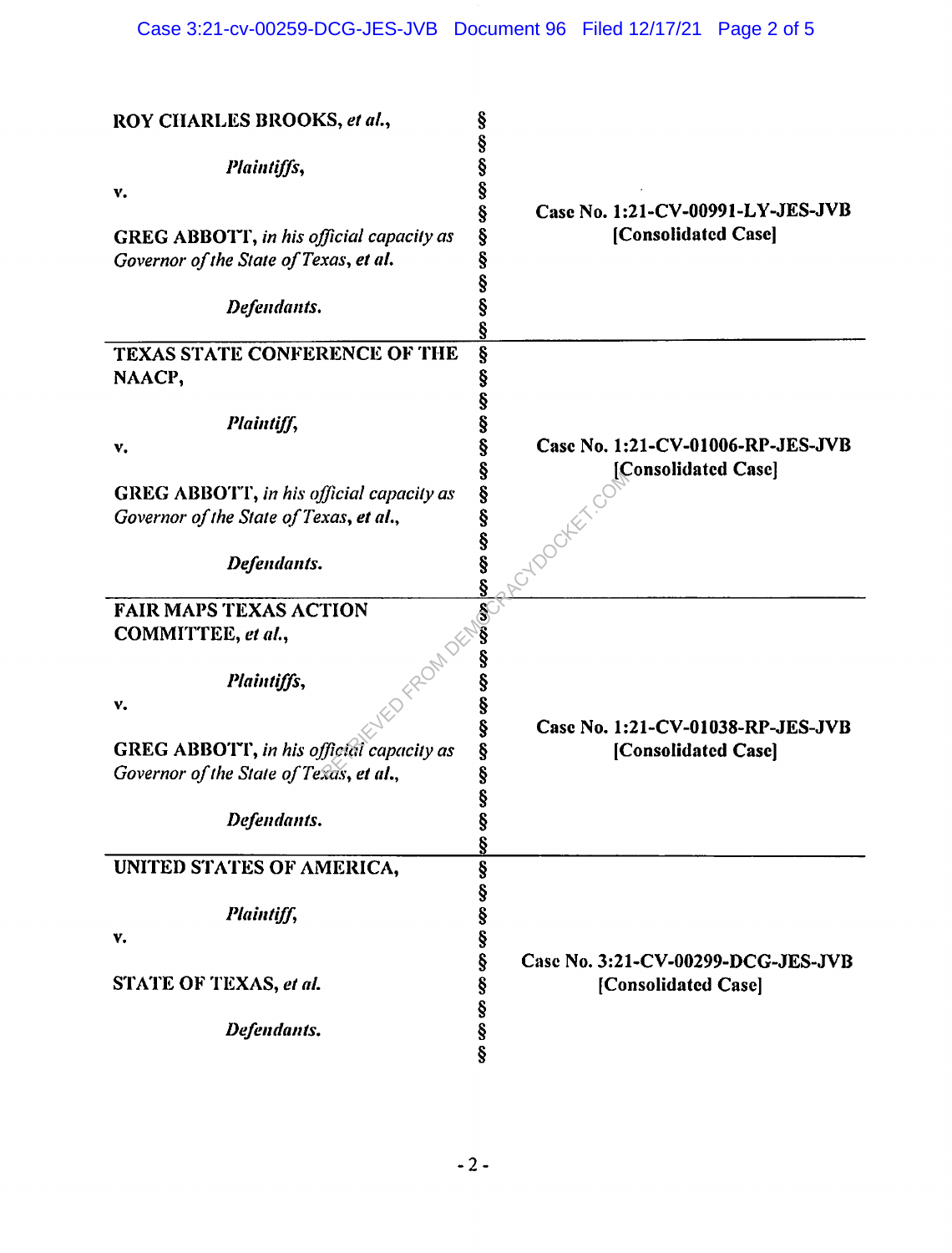| TREY MARTINEZ FISCHER,                           |   |
|--------------------------------------------------|---|
| Plaintiff,                                       | Ş |
| v.                                               |   |
|                                                  | ş |
| <b>GREG ABBOTT</b> , in his official capacity as |   |
| Governor of the State of Texas, et al.           |   |
|                                                  |   |
| Defendants.                                      |   |
|                                                  |   |

**Case No. 3:21-CV-00306-DCG-JES-JVB (Consolidated Case]** 

## **SCHEDULING ORDER**

In accordance with Federal Rule of Civil Procedure 16, the Three-Judge Court issues the

following Scheduling Order:

## **Preliminary Injunction Schedule**

- I. All motions for a preliminary injunction shall be filed by **December 13, 2021.**  Responses are due **December 20, 2021.** Replies arc due **December 23, 2021.**
- 2. All parties asserting claims for relief shall **FILE** their designation of potential witnesses, designation of testifying experts, and list of proposed exhibits, and shall **SERVE** on all parties, but not file the material required by Federal Rule of Civil Procedure 26(a)(2)(8) by **January** 7, **2022.** Parties resisting claims for relief shall **:FILE** their designation of potential witnesses, designation of testifying experts, and list of proposed exhibits, and shall **SERVE** on all parties, but not file the materials required by Federal Rule of Civil Procedure 26(a)(2)(B) by **January 14, 2022.** All designations of rebuttal experts shall be **FILED** no later than *January* 19, 2022. Parties are not required to list exhibits they intend to use for impeachment purposes. Itelation Shall be filed by Dec<br>
Examples are due December 20, 2021. Replies are due December 20, 2021. Replies are due December 20, 2021. Replies are due December<br>
Itelations for relief shall FILE their designaling expert
- 3. An objection to the reliability of an expert's proposed testimony under Federal Rule of Evidence 702 shall be made by motion specifically stating the basis for the objection and identifying the objectionable testimony, not later than **fourteen (14) days** of receipt of the written report of the expert's proposed testimony, or not later than **seven** (7) **days** of the expert's deposition, if a deposition is taken, whichever is later.
- 4. The parties shall complete all discovery related to motions for a preliminary injunction by **January 21, 2022.**
- *5.* For the preliminary injunction hearing scheduled for January 25, 2022, on the *Brooks*  Plaintiffs' "Motion for a Preliminary Injunction as to Senate District 10," there shall be a **deposition limit of five (5) depositions per side** during the discovery period between the date of this Order and January 21, 2022. Furthermore, there shall be **no written discovery** for purposes of the preliminary injunction, other than subpoenas to third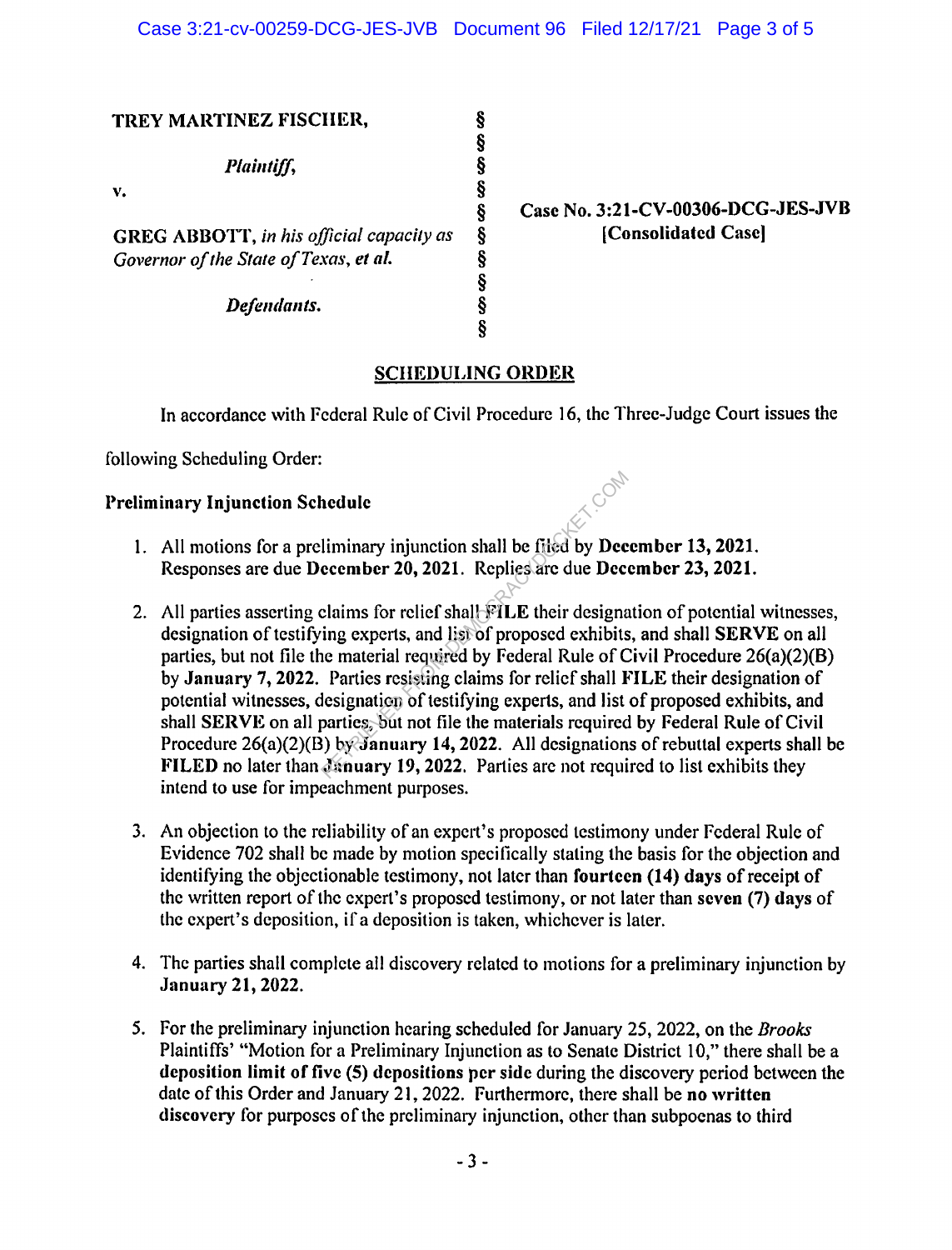parties. If necessary due to significant scheduling impediments, parties may take depositions in lieu of live testimony for unavailable witnesses. Any such deposition in lieu of live testimony must be taken by agreement between the parties and reasonable advance notice must be given between January 19 and January 24, 2022.

## **Trial Schedule**

- I. The parties shall conduct their Rule 26(1) conference no later than **January** 7, **2022.**
- 2. Initial disclosures required by Ruic 26(a) shall be exchanged no later than **January 21, 2022.**
- 3. The parties shall file all motions to amend or supplement pleadings or to join additional parties by **April 14, 2022.**
- 4. All parties asserting claims for relief shall **FILE** their designation of testifying experts and shall **SERVE** on all parties, but not file the material required by Federal Rule of Civil Procedure 26(a)(2)(B) by **May 13, 2022.** Parties resisting claims for relief shall **FILE** their designation of testifying experts and shall **SERVE** on all parties, but not file the materials required by Federal Rule of Civil Procedure 26(a)(2)(8) by **June 10, 2022.**  All designations of rebuttal experts shall be **FILED,** and both rebuttal reports and reports of rebuttal experts, along with associated materials required by Federal Rule of Civil Procedure 26(a)(2)(8), shall be **SERVED,** no later than **June 24, 2022.**  an parties, out not the the material requirements)(2)(B) by May 13, 2022. Parties resisting on of testifying experts and shall SERVI by Federal Rule of Civil Procedure 26(e) buttal experts shall be FILED, and both ong wit
- 5. An objection to the reliability of an expert's proposed testimony under Federal Rule of Evidence 702 shall be made by motion specifically stating the basis for the objection and identifying the objectionable testimony not later than **July 29, 2022.** Any responses to such objections shall be filed by **August 24, 2022.**
- 6. The parties shall complete all discovery on or before **,July 15, 2022.** Counsel may by agreement continue discovery beyond the deadline, but there will be no intervention by the Court except in extraordinary circumstances, and no trial setting will be vacated because of information obtained in post-deadline discovery.
- 7. All dispositive motions shall be filed no later than **.July 25, 2022.** Responses to dispositive motions shall be filed no later than **August 15, 2022.** Replies in support of dispositive motions shall be filed no later than **August 29, 2022.**
- 8. The parties shall exchange and file the pretrial disclosures required by Federal Rule of Civil Procedure 26(a)(3) no later than **September 12, 2022.**
- 9. This case is set for **TRIAL** before the Three-Judge Court on **September 27, 2022 at 9:00**  a.m. in Courtroom Number 812, on the Eighth Floor of the United States Courthouse, 525 Magoffin Avenue, El Paso, Texas.<sup>1</sup> The Court is blocking out the weeks of

<sup>&</sup>lt;sup>1</sup> At a later date, the Court may also announce a pretrial conference.